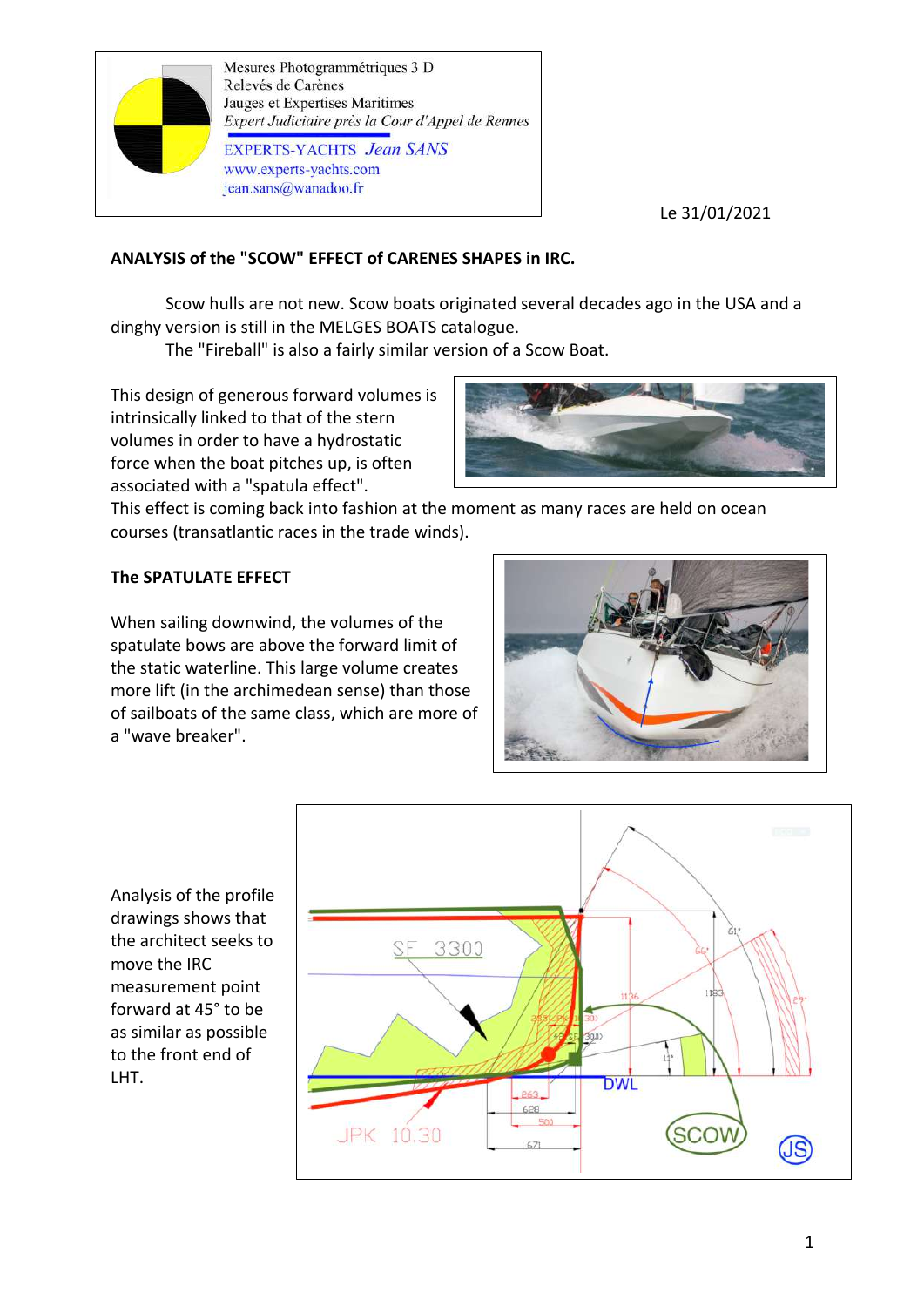This results in a flatter longitudinal generatrix of the bow, which, combined with the development of transverse volumes, produces lift and, as soon as there is speed, raises the boat.

On the other hand, when the speed is low (less than the speed related to LWL) this bow shape pushes its own wave and generates a lot of drag.





But this is only part of the hydrodynamic behaviour. The reality is that the Scow forward shapes lead the architect to design waterlines with a strong elliptical tendency.

This is particularly noticeable when a Scow hull is superimposed on a 'classic' hull, the Scow hull is almost symmetrical both longitudinally and transversely.

En Rouge ILC 30 J/V En Noir SCOW 9.595 JS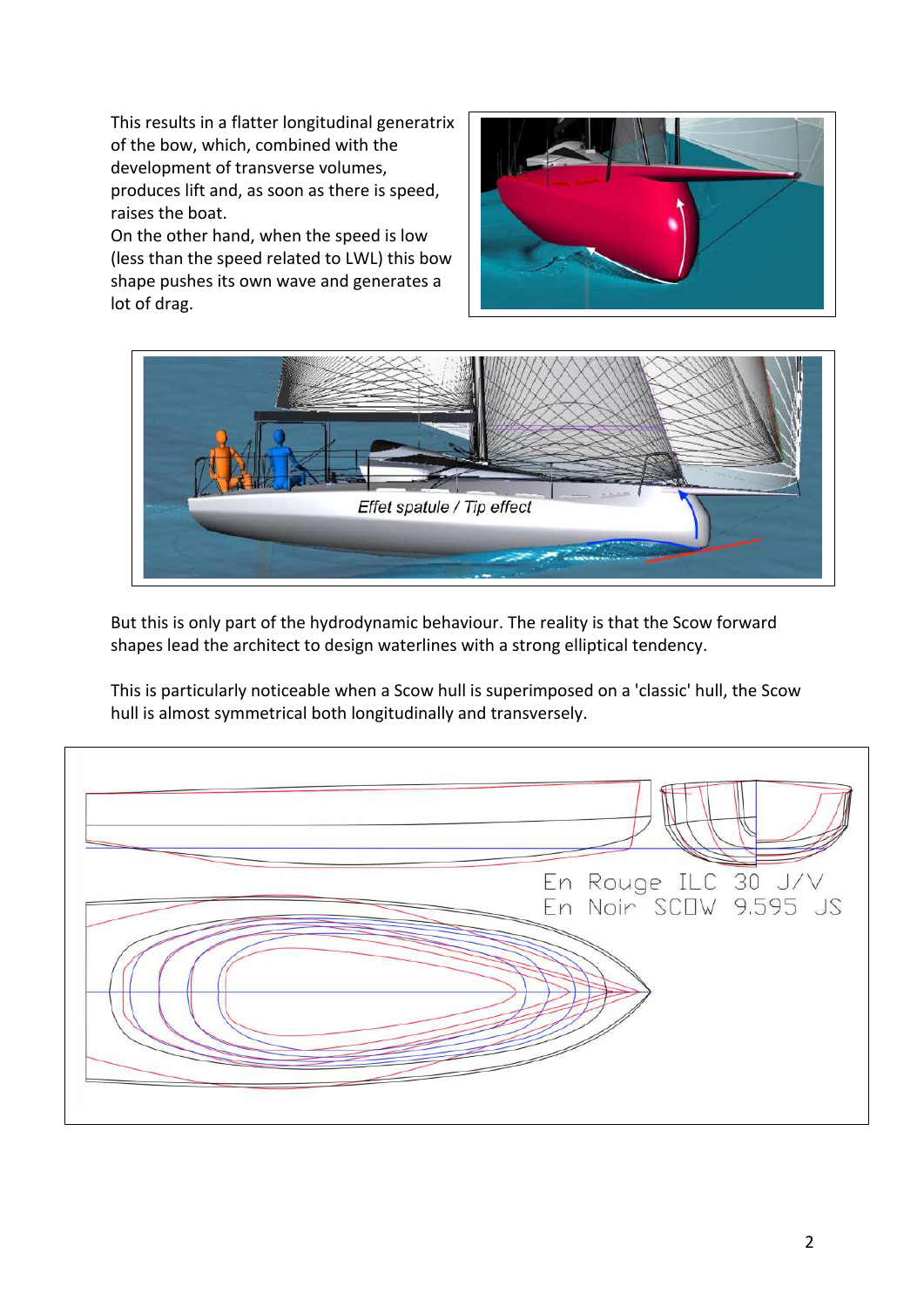

## *« Scow » Model*



 *« Classic » Model*



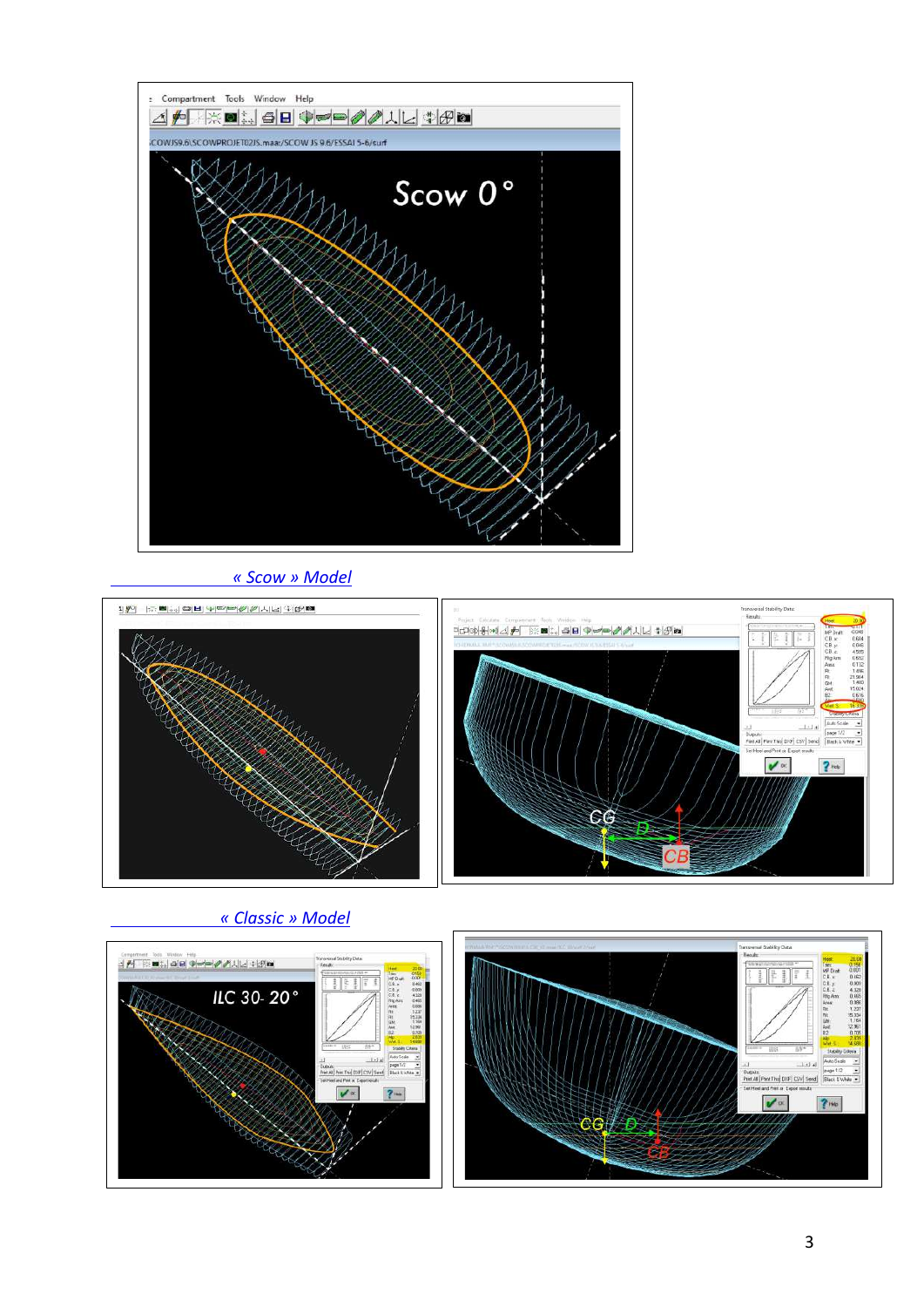It can be seen that when the boats heel (0 to 20°), the set of water lines does not behave geometrically in the same way in the two models:

• **On the scow hull,** as soon as the boat heels, the water lines rotate slightly, then as the heel increases (up to 20°), all the water lines translate to leeward of the hull without too much deformation and almost parallel to the longitudinal axis of the boat.

This leeward shift shifts the centre of buoyancy (CB) to leeward and away from the boat's centre of gravity (the CG is fixed). This increases the arm of leverage (noted "D" on the drawing) which produces the RM (Righting Moment).

The gain in RM allows a larger sail area to be carried.

As a result, the centre of gravity also decreases, which increases the ability to plane.

• **On the "classic" hull,** with a heel, the lines pivot sharply around the bow beam (10 to 12°), so the hydrostatic volume is clearly angled in relation to the longitudinal plane of the boat and its sail plan.

At 20° heel, the leeward offset of the hull centre is less than for a scow hull.

Everything seems to be fine in the best of worlds... The reality is however different.

In fact, the hydrostatic performance of the Scow model is only of interest in very limited sailing conditions, i.e. downwind and at very targeted and limited wind angles (120° to 145°) associated with a true wind speed of at least 15 knots.

For the rest of the sailing angles in relation to the true wind, these voluminous shapes are complicated to manage because of the excessive wetted surface they generate. On the two models studied, ILC 30 and SCOW 9.595JS (LHT 9.6, BMAX and Displacement identical) the difference in wetted area at 20° heel is 2m2, i.e. 15% more. When sailing in light winds, or even upwind, this extra wetted area is a real handicap that even an increase

in sail area (which also increases the TCC) will not overcome.

The other effect will be a very difficult passage in the short waves of the front shapes of Scow hulls (close hulled and close reaching).

It therefore appears that in reality, hull shapes with elliptical Scow tendencies are not all-purpose.

It is true that the "classic" hulls also have their "faults", but overall these hulls produce a very high level of performance, homogeneous, which allows transitions that are well linked, and this on all the possible angles of navigation from the true wind.

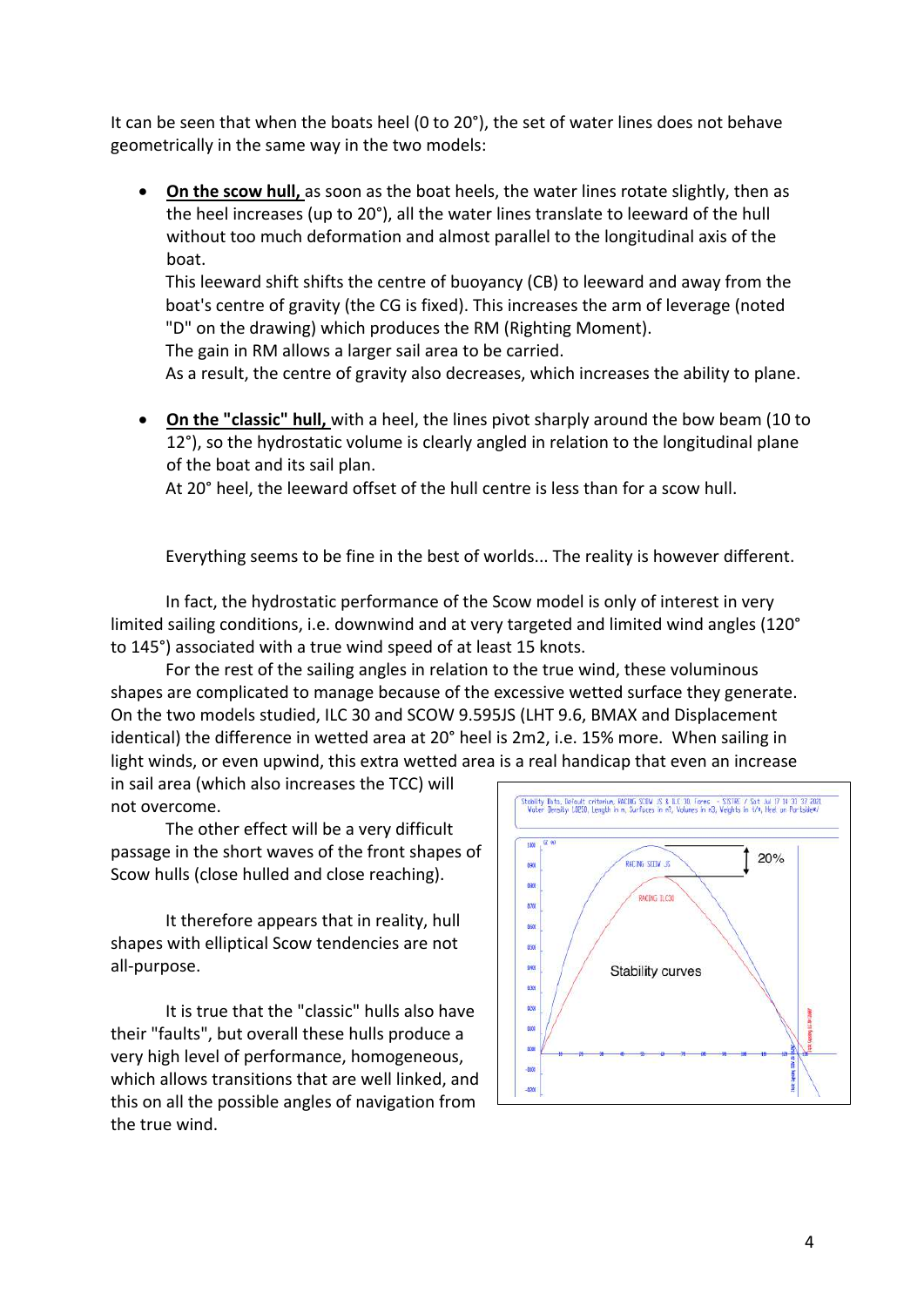### **What is the outcome and how can this effect be assessed in IRC?**

The IRC is a system that taxes boats according to the basic characteristics of the hull, appendages and sails.

In the calculation of the TCC, the parameters (measurements and equipment) that favour speed are symbolically in the "Numerator", those that generate drag in the "Denominator".

Since its creation, the IRC does not include the shape of hulls in the calculation of the TCC. In other words, the IRC does not use VPP. Hull designs are a creative work. Two boats can have identical parameters, and therefore the same TCC, and still perform differently. The IRC does not judge the "intelligence" of the boat, nor the experience of the crews, it is only a handicap system.

But it should not be forgotten that the IRC is not the "Master of the Clocks" during the course of a regatta (Offshore or Inshore). This role is left to the meteorological environment (wind direction and strength) and the sea state encountered during the regatta course imposed by the Organiser.

Thus, the following questions appear:

- $\checkmark$  Are we able to objectively tax a "scow" type of boat shape or any other shape for **that matter?**
- ü **Should we then abandon the IRC philosophy which leaves all freedom of hull design to the architect, in order to take account of the "Scow" hull shape?**

### **The answer to both questions is NO.**

Indeed, introducing a measurement system that would allow the forward hull shapes to be assessed for the possibility of a Scow effect would lead the IRC to insidiously change its paradigm. Indeed, the IRC should not only look at the "Scow" shapes, but also examine the aft shapes of the hulls, the widths on deck, the flare of the transverse profile, the height of the freeboards, etc., etc., and result in an analysis of the resulting speeds of each hull shape... a sort of phantom VPP!

A Scow shape is a very particular architectural choice influenced by the course and statistically likely sea and wind conditions the boat will encounter, e.g. trade winds.

#### **The Fashion Effect**

Today the Transatlantic Races are quite popular for the IRC fleets, both crewed and double-handed.

It is certain that between Madeira and the Caribbean Arc, the scow shapes will be rather favorable. However, this is less certain in the first part of the route from Europe. This may make the "Scow effect" balance uncertain.